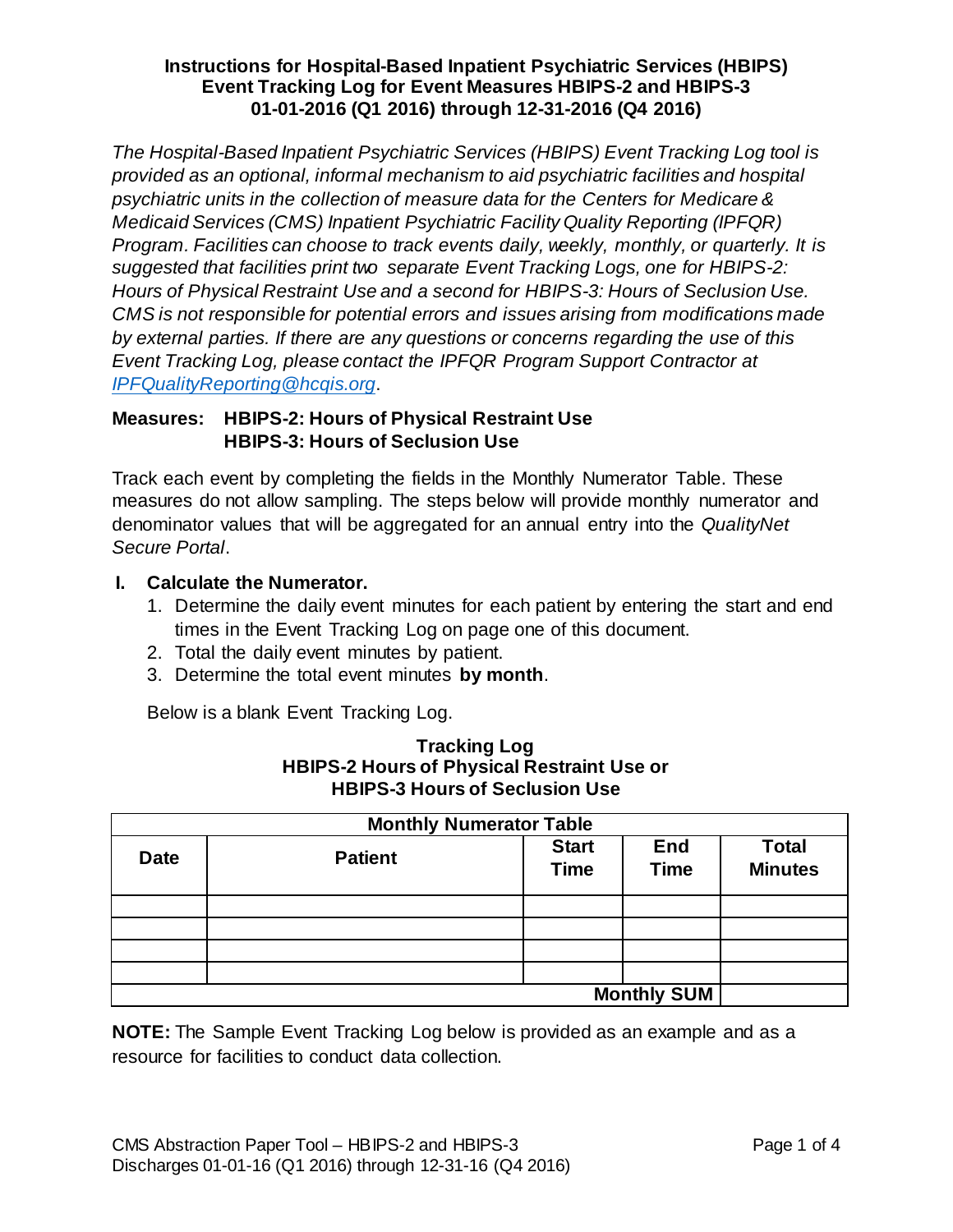## **Sample Event Tracking Log HBIPS-2 Hours of Physical Restraint Use or HBIPS-3 Hours of Seclusion Use**

| <b>Monthly Numerator Table</b> |                |                             |                           |                                |  |  |
|--------------------------------|----------------|-----------------------------|---------------------------|--------------------------------|--|--|
| <b>Date</b>                    | <b>Patient</b> | <b>Start</b><br><b>Time</b> | <b>End</b><br><b>Time</b> | <b>Total</b><br><b>Minutes</b> |  |  |
| 7/1/20XX                       | John Doe       | 0900                        | 1000                      | 60                             |  |  |
| 7/2/20XX                       | Jane Doe       | 1300                        | 1413                      | 73                             |  |  |
| 7/3/20XX                       | Mr. Who        | 1100                        | 1200                      | 60                             |  |  |
| 7/30/20XX                      | John Doe       | 0900                        | 1000                      | 60                             |  |  |
|                                | 253            |                             |                           |                                |  |  |

4. Divide total **monthly minutes** by 60 minutes to convert to hours.

# **Monthly Calculation Example**

For the month of July, the facility's total minutes of Restraint (or Seclusion) Use = 253. Divide the total minutes of Restraint (or Seclusion) Use by 60 minutes:  $253 \div 60 = 4.22$  hours. The total for July is 4.22 hours of Restraint (or Seclusion) Use.

The table below is provided as an optional tracking tool to determine the annual numerator value.

| <b>Monthly Values (Total Hours by Month)</b>    |      |  |  |  |
|-------------------------------------------------|------|--|--|--|
| January                                         |      |  |  |  |
| February                                        |      |  |  |  |
| <b>March</b>                                    |      |  |  |  |
| April                                           |      |  |  |  |
| May                                             |      |  |  |  |
| June                                            |      |  |  |  |
| July                                            | 4.22 |  |  |  |
| August                                          |      |  |  |  |
| September                                       |      |  |  |  |
| October                                         |      |  |  |  |
| November                                        |      |  |  |  |
| December                                        |      |  |  |  |
| <b>Aggregate Annual Numerator (Total Hours)</b> |      |  |  |  |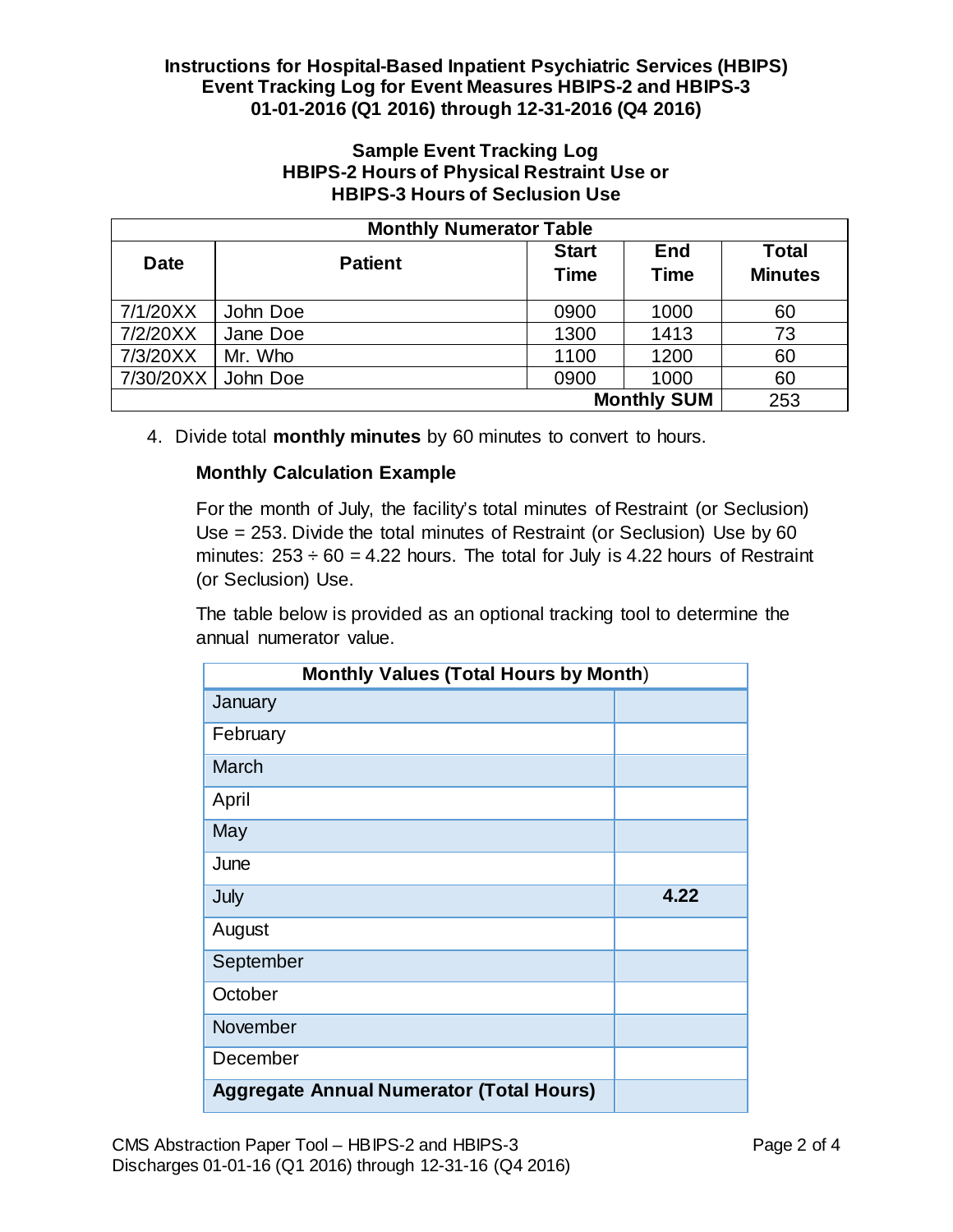5. Enter the total hours (from Step 4) into the Numerator field on page three, Step A.

# **II. Calculate the Denominator.**

- 1. Determine the total number of Inpatient Days by month for each patient.
- 2. Determine the annual total of Inpatient Days for each patient, i.e., add January through December monthly totals for each patient.
- 3. Determine the annual total of Inpatient Days for all patients by summing the annual totals for each patient.
- 4. Determine the total number of Leave Days (defined below) for each patient, i.e., add January through December monthly totals for each patient.

The *Specifications Manual for Joint Commission National Quality Measures*  defines a leave day as an authorized or unauthorized absence of a Medicare/Non-Medicare patient from a psychiatric care setting, excluding discharges, during which the patient is absent from the psychiatric care setting at the time of the daily census and is not under the direct supervision of psychiatric care setting staff while absent.

- 5. Determine the annual total of Leave Days for all patients by summing the annual totals for each patient.
- 6. Subtract the annual Total Leave Days from the annual Total Inpatient Days to determine the Total Number of Days.
- 7. Enter the Total Number of Days (from Step 5) into the Denominator field on page three of this document, Step B.

# **Aggregate Annual Denominator Calculation Example**

Total number of Inpatient Days =  $14,266$ . Total number of Leave Days = 200. Subtract the Leave Days from the Inpatient Days:  $14,266 - 200 = 14,066$  days.